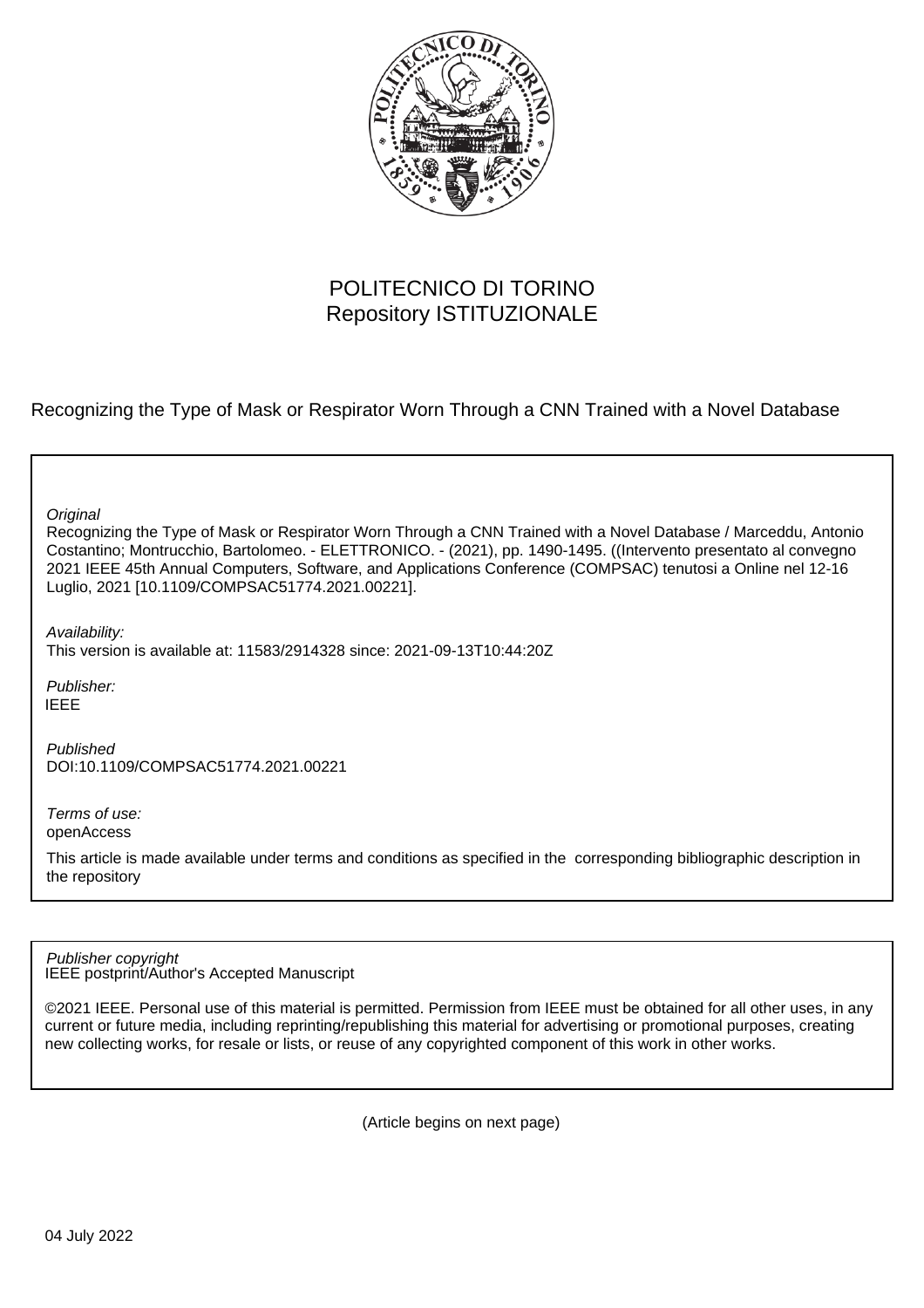# Recognizing the Type of Mask or Respirator Worn Through a CNN Trained with a Novel Database

Antonio Costantino Marceddu *Department of Control and Computer Engineering Politecnico di Torino* Turin, Italy 0000-0003-4843-1267

Bartolomeo Montrucchio *Department of Control and Computer Engineering Politecnico di Torino* Turin, Italy 0000-0003-0065-8614

*Abstract***—Since the onset of the coronavirus pandemic, researchers from all over the world have been working on projects aimed at countering its advance. The authors of this paper want to go in this direction through the study of a system capable of recognizing the type of mask or respirator worn by a person. It can be used to implement automatic entry controls in high protection areas, where people can feel comfortable and safe. It can also be used to make sure that people who work daily in contact with particles, chemicals, or other impurities wear appropriate respiratory protection. In this paper, a proof-ofconcept of this system will be presented. It has been realized by using a state-of-the-art Convolutional Neural Network (CNN), EfficientNet, which was trained on a novel database, called the Facial Masks and Respirators Database (FMR-DB). Unlike other databases released so far, it has an accurate classification of the most important types of facial masks and respirators and their degree of protection. It is also at the complete disposal of the scientific community.**

# *Keywords—Computer vision, Image databases, Machine learning, Neural networks*

# I. INTRODUCTION

The coronavirus pandemic has afflicted humanity for more than a year. Researchers from every area of study, as well as various companies, have used their knowledge to design and implement projects aimed at counteracting it. During this time mask detection systems, which are systems able to automatically detect whether or not a person is wearing a mask or respirator, become common. In this paper, the authors want to go further and propose a system capable of recognizing the relative typology as well. The basic idea is to implement automatic controls for entering high-security areas, where people can feel comfortable and safe. It can be used not only to counter the coronavirus advancement but also to protect people who work in contact with particles, chemicals, or other impurities: for example, it could be used in metalworking industries, in lumber mills, or in places where radioactive materials are used or studied, including nuclear power plants.

A proof-of-concept of this type of system will therefore be presented in this paper: it was implemented by training the EfficientNet-B0, a state-of-the-art Convolutional Neural Network (CNN), with a novel database, called Facial Masks and Respirators Database (FMR-DB) [1]. Unlike other databases released so far, it has an accurate classification of the most important types of facial masks and respirators and their degree of protection; having been released in open-access format, it is also at the complete disposal of the scientific community.

This paper is organized as follows:

- The next section presents some of the most important contributions related to the mask and respirator detection problem and the mask and respirator type detection problem.
- The characteristics of the FMR-DB are explained in Section III.
- Section IV reports information on the neural network and the parameters chosen to train it.
- The results of the test performed both with the dataset test and with ad-hoc images are reported in Section V.
- Finally, the conclusions and some ideas for future work are presented in Section VI.

# II. RELATED WORK

The need to contain the advancement of the coronavirus has rapidly increased the number of databases for creating automatic mask and respirator detection systems [2] [3]. Until about two years ago, however, their number was limited and they were mainly used for the construction of automated safety systems [4] or to monitor the use of masks in highly polluted areas [5].

Unlike the simpler mask detection problem, the problem of recognizing the type of mask and respirator worn counts only a few contributions, specially made after the discovery of the coronavirus. In May 2020, Humans In The Loop released the Medical Mask Dataset [6], an open-access dataset containing 6000 images and 20 classes, labeling different accessories and also dividing between people who wear a mask on their face, who do not wear it or who wear it incorrectly. It also offers a classification for surgical, colorful, and gas masks. In the same month, an article [7] described a system capable of detecting whether a person wears a mask or not, and, in the first case, the type of mask is also indicated among the following: homemade,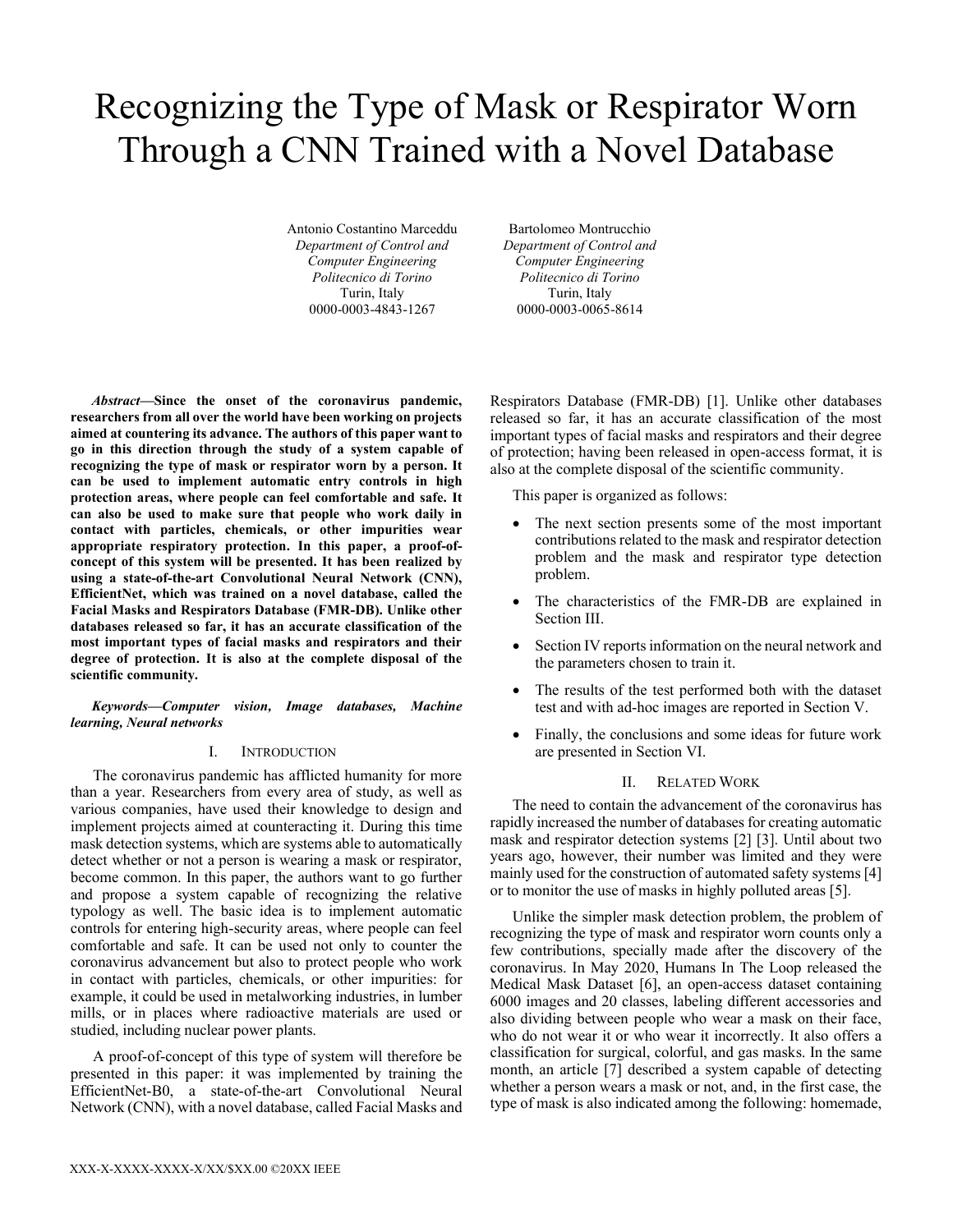n95, and surgical. Recently, the Ways to Wear a Mask or a Respirator Database (WWMR-DB) [8] was published. It focuses on the ways in which a mask or respirator is usually worn, but also provides labels regarding the type of mask or respirator worn. The database and the system described in this paper want to offer more solutions and possibilities than the abovementioned works: an example can be seen in Fig. 1.



Fig. 1. The proposed system must be also able to distinguish between disposable respirators with or without valve; the latter is usually small, of variable shape and its position can change both in the mask itself and due to head rotations.

# III. FACIAL MASKS AND RESPIRATORS DATABASE

The Facial Masks and Respirators Database (FMR-DB) [1] consists of 2565 images taken from the Internet and is publicly available in an open-access format. It may be thought that the number of images is not very high, but this characteristic is not always indicative of the creation of quality systems: in fact, the classification accuracy is just as important [9]. As the coronavirus crisis required quick solutions, it was tried to best mediate between these two characteristics. The search for images was performed using common image search engines: Google Images and the one integrated into Bing and DuckDuckGo. Since they adopt different operating algorithms, this implies that the results are also different, thus maximizing the probability of finding new images. The research was conducted by ensuring that each class contained the same number of images to avoid potentially harmful imbalances in the systems implementation phase. Because of their nature, the images have different resolutions and quality from each other. They have then been carefully classified and subdivided in the manner that will be described in the next subsection.

#### *A. Characteristics*

During the design of the database, it was thought about a classification of the images able to embrace the maximum number of possible uses. For this reason, it was first divided according to whether the person portrayed is wearing a face mask or a respirator: these cases will be seen in detail in the next subsections. Two versions of the database are available, one containing the original images as they were taken from the Internet and the other containing only the faces of the people portrayed. They have been manually cut to make them uniform and to ensure that the respiratory protection and other parts of the face were not cut during the process. This may not always be guaranteed using automatic face detection algorithms, such as Viola-Jones [10], or more recent ones such as Multi-Task Cascaded Convolutional Neural Networks (MTCNN) [11], but they can be used on the original images at the user's choice.

Most of the images were cropped in a square shape and the faces of the people portrayed were centered as much as possible.

For the remaining images, this was not possible and a rectangular crop was made. Future users are therefore given the freedom to add padding to these images or to extend them to a new dimension. For the tests that were carried out it was decided not to add padding. Each image is marked by a name consisting of a series of labels that denote all the characteristics of the image itself, followed by a unique number: in Table I is possible to see the list of labels and their meaning.

| TABLE I. |  | <b>FMR-DB: LIST OF IMAGE LABELS</b> |
|----------|--|-------------------------------------|
|----------|--|-------------------------------------|

| Label     | Meaning                              |  |  |
|-----------|--------------------------------------|--|--|
| MS        | With Facial Mask or Respirator       |  |  |
| NM        | Without Facial Mask or Respirator    |  |  |
| WV        | Disposable Respirators With Valve    |  |  |
| N V       | Disposable Respirators Without Valve |  |  |
| FF        | <b>Full-Face Respirators</b>         |  |  |
| HF        | Half-Face Respirators                |  |  |
| NM        | Non-Medical Masks                    |  |  |
| SR        | <b>Surgical Masks</b>                |  |  |
| EP        | With Eye Protection                  |  |  |
| HP        | With Head Protection                 |  |  |
| <b>EH</b> | With Eye And Head Protection         |  |  |
| OC        | With Occlusions                      |  |  |
| NO        | <b>Without Occlusions</b>            |  |  |
| HM        | Hands On Mouth                       |  |  |
| HT        | Hats                                 |  |  |
| NW        | Neck Warmers And Bandanas            |  |  |
| SN        | Sunglasses                           |  |  |

#### *B. Facial Masks and Respirators Classification*

Images that contain facial masks or respirators are classified according to their type, which falls into the following:

- Disposable Respirators With Valve.
- Disposable Respirators Without Valve.
- Full-Face Respirators.
- Half-Face Respirators.
- Non-Medical Masks.
- Surgical Masks.

These classes, containing 315 images each, also have an internal classification based on the protective clothing worn by the subject portrayed:

- They cannot wear any.
- They can wear protective glasses.
- They can wear helmets or other head protectors.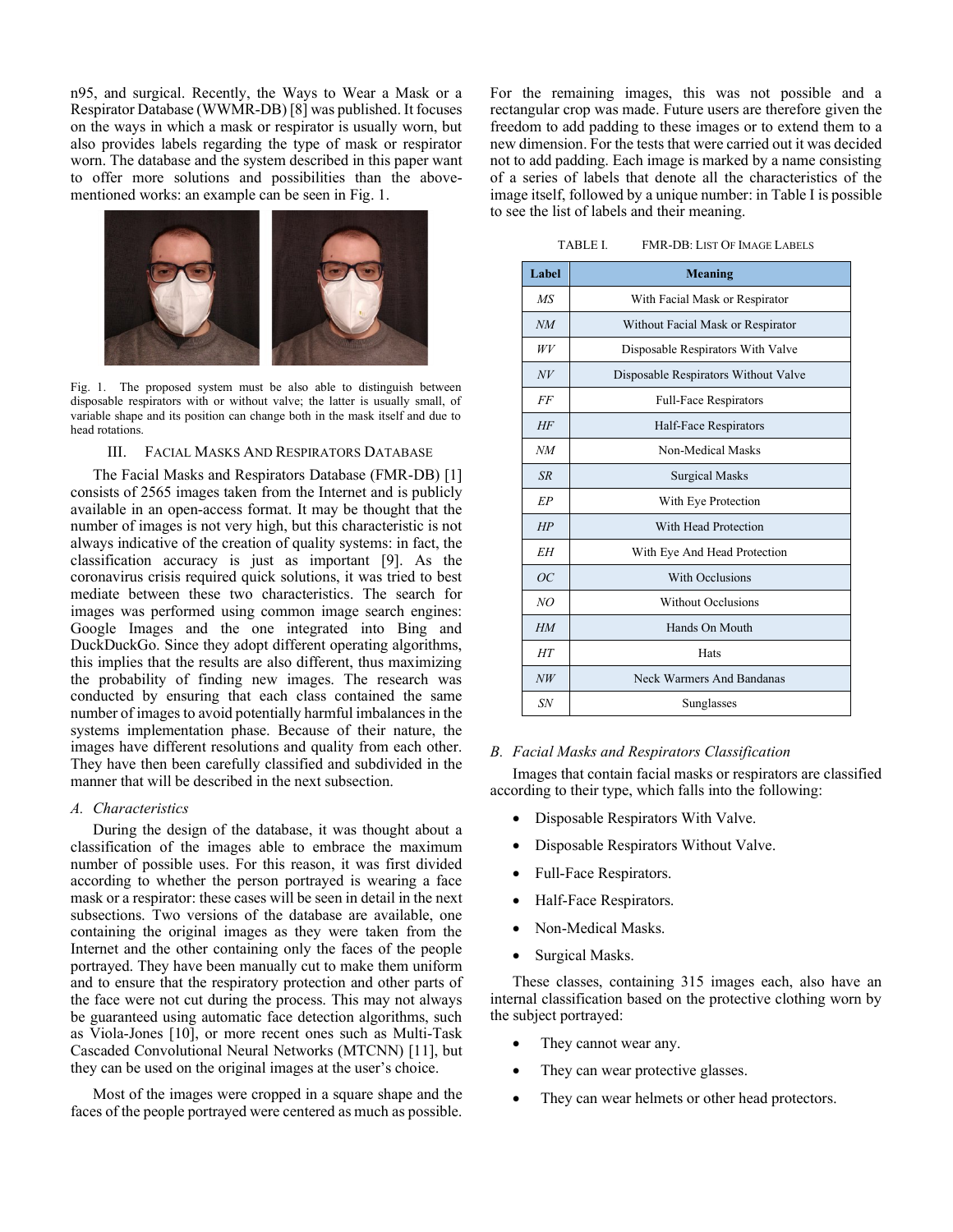• They can wear both.

The Disposable Respirators With Valve and Without Valve have an additional classification based on their degree of protection:

- FFP1.
- FFP2 N95 KN95.
- FFP3.
- Other Unknown.

This classification is intended for future use. To achieve it, the model of the mask portrayed was searched in detail or visual indicators were adopted. Some respirator manufacturers tend to visually distinguish the degree of protection of the respirator by using a different color for the strap, valve lettering, or other parts: for example, 3M Company uses yellow for the FFP1 classification, blue for the FFP2 classification, and red for FFP3 classification. It is important to notice that this classification is not viable for the Full-Face and Half-Face Respirators, since their degree of protection changes according to the filter arranged in the appropriate place. It is not feasible even for Non-Medical and Surgical Masks as there is a clear distinction between facial masks and respirators. The former have the sole purpose of reducing the likelihood of spreading infectious agents via saliva droplets, while the latter are Personal Protective Equipment (PPE): this means that they can protect the wearer from inhaling dangerous substances, the types of which depend on the degree of protection of the respirator itself.

This section of the database can be useful for implementing automatic systems for face detection and facial masks and respirators type recognition.

# *C. Occlusions Classification*

Images that do not contain facial masks or respirators are divided according to the presence or absence of occlusions, and the former also has a classification based on their type. In this regard, eyeglasses have not been considered as facial occlusion since, for many people, they are an essential tool in everyday life. A beard can also be thought of as a facial occlusion, but, like eyeglasses, it is very common to meet people who have it and the presence of such features in the database images gives, for any neural network trained with them, major resistance to variations. The following are instead classified as occlusions:

- Hands in Mouth.
- Hat.
- Neck Warmer.
- Sunglasses.

In the database, there are 90 images for each of these occlusions and 315 images of people without occlusions. This section of the database can be useful for implementing automatic systems for face and occlusion detection.

#### IV. SYSTEM CREATION

The FMR-DB was used to train an Artificial Neural Network (ANN) capable of recognizing the type of mask or respirator worn. After the exploit of AlexNet [12], ANNs are increasingly used as they can solve complex problems with great precision and without knowing the most important features. They are capable of deducing them on their own at the cost of information redundancy. One of them will be used to address the aforementioned problem. In the following subsections, an orderly discussion about the following topics will be started:

- The choice of the neural network and the optimizer settings.
- The values to assign to the hyperparameters, the subdivision of the FMR-DB into the train, validation, and test datasets, and other settings.
- The configuration used for neural network training.

#### *A. Neural Network Choice*

For addressing the aforementioned problem, it was sought a state-of-the-art neural network, not too complex and with a relatively low number of parameters: our choice fell into the EfficientNetB0, the smallest in the family of the EfficientNet networks [13]. The EfficientNet-B0 neural network architecture is shown in Table II.

| <b>Stage</b>   | <b>Operator</b><br>F,        | <b>Resolution</b><br>$\widehat{H}_i x \widehat{W}_i$ | #<br><b>Channels</b><br>Ĉ, | # Layers<br>Î, |
|----------------|------------------------------|------------------------------------------------------|----------------------------|----------------|
| 1              | Conv3x3                      | 224 x 224                                            | 32                         |                |
| $\overline{2}$ | MBConv1, k3x3                | $112 \times 112$                                     | 16                         | 1              |
| 3              | MBConv6, k3x3                | $112 \times 112$                                     | 24                         | 2              |
| $\overline{4}$ | MBConv6, k5x5                | $56 \times 56$                                       | 40                         | $\overline{2}$ |
| 5              | MBConv6, k3x3                | $28 \times 28$                                       | 80                         | 3              |
| 6              | MBConv6, k5x5                | $14 \times 14$                                       | 112                        | 3              |
| 7              | MBConv6, k5x5                | $14 \times 14$                                       | 192                        | 4              |
| 8              | MBConv6, k3x3                | $7 \times 7$                                         | 320                        |                |
| 9              | Conv $1x1 &$<br>Pooling & FC | 7 x 7                                                | 1280                       |                |

TABLE II. EFFICIENTNET-B0 ARCHITECTURE

The choice of a neural network with complexity suitable for the task to be performed, together with the use of other techniques discussed below, helps to tackle the overfitting problem. For implementing the neural network, it was decided to recur to the high-level API Keras, using as backend Tensorflow [14] [15]. From the 2.0 version of Tensorflow, Keras has been integrated into it.

The transfer learning technique was used by initializing the model weights with the parameters previously learned by training the EficientNet-B0 with the ImageNet database. The top layers of the network were replaced with the following three:

- A GlobalAveragePooling2D layer.
- A Dropout layer with a rate of 0.5, which helps reduce overfitting.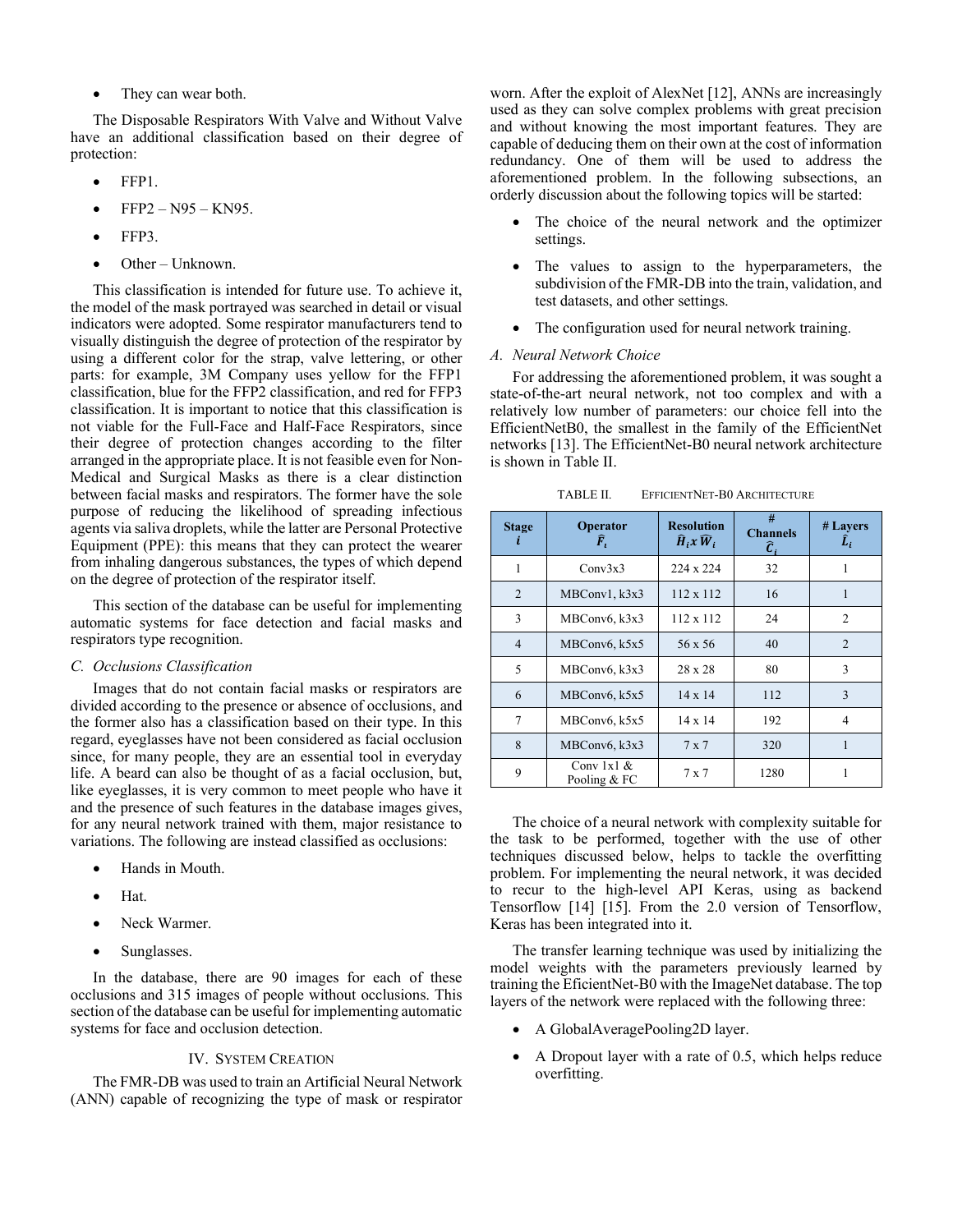• A Dense layer, activated by a softmax function, to obtain the final prediction.

The network was then compiled with the Adam optimizer [16] using the following parameters:

- $β<sub>1</sub> = 0.9.$
- $β<sub>2</sub> = 0.999.$
- $\epsilon = e^{-6}$ .

Finally, an input image size of 128x128 pixels was set: with these settings, the neural network requires about 4 million parameters.

# *B. Hyperparameters and Other Settings*

For all the training, the neural network hyperparameters were set as follows:

- Batch size  $= 32$ .
- Learning rate  $= 0.00025$ .
- Max number of epochs  $= 100$ .

A division of 80%-10%-10% between train, validation, and test dataset was implemented in the following way:

- 1) A primary division of the dataset in 90%-10% was performed to obtain the test dataset.
- 2) A 9-fold cross-validation was then performed on the first subset to obtain variable train and validation datasets.

Data augmentation was applied to the images with the respective parameters arranged as follows:

- Brightness range  $=(0.5, 1.0)$ .
- Rotation range  $= + 15$  degrees.
- Width shift range  $= +-0.05$  (values between  $+ -1$ ).
- Height shift range  $= +-0.05$  (values between  $+ 1$ ).
- Shear range  $= +-2.5$  degrees.
- Zoom range  $= +-0.05$  (values between  $+ 1$ ).
- Channel shift range  $= +50$  (RGB values).
- Random horizontal flip enabled.

Some training callbacks of Keras were used. An example of these is the EarlyStopping, set to stop training before the end of the 100th epoch if the validation loss does not improve for 10 consecutive epochs. Finally, it is important to say that a Z-Score Normalization was performed on each image, since, in the same way as alternative mathematical methods such as Principal Component Analysis (PCA), it improves the learning capacity of the neural network.

# *C. Training Configuration*

The following configuration was used to train the neural network:

• Intel® Core™ i7 8750H.

- NVIDIA® GeForce® RTX 2080 8GB GDDR6 with Max-Q Design.
- 32 GB DDR4, 2666 MHz.
- 2 x 2 TB PCIe M.2 SSD.

The GPU was preferred to the CPU because of its parallelization capabilities, which boosts the training speed. To use it, there was the need to install GPU-accelerated primitives: the NVIDIA® CUDA® Toolkit [17] and the NVIDIA® CUDA® Deep Neural Network library (cuDNN) [18].

#### V. TESTS

#### *A. Test With Some Database Images*

As previously seen, the database can be used in different contexts, but, in this paper, the authors want to focus their efforts on recognizing the type of mask or respirator worn by a person. For this reason, Fig. 2 shows the classes of this problem and the relative number of images.





Fig. 2. The database subdivision implemented for the recognition of the type of facial mask or respirator.

Using the settings listed in the previous subsection, 9 different neural networks were trained using the 9-fold crossvalidation: the results of these training are shown in Table III. The neural network that performed better was grayed out.

TABLE III. TRAINING RESULTS

| Fold #         | <b>Test</b><br><b>Accuracy</b> | <b>Epochs Of</b><br><b>Training</b> | Final<br><b>Validation</b><br>Accuracy | <b>Final</b><br><b>Validation</b><br>Loss |
|----------------|--------------------------------|-------------------------------------|----------------------------------------|-------------------------------------------|
| $\theta$       | 0.98419                        | 38                                  | 0.96109                                | 0.11597                                   |
| 1              | 0.96443                        | 23                                  | 0.97665                                | 0.07127                                   |
| $\overline{c}$ | 0.99209                        | 40                                  | 0.95720                                | 0.12897                                   |
| 3              | 0.96838                        | 18                                  | 0.93774                                | 0.28144                                   |
| 4              | 0.96443                        | 24                                  | 0.96498                                | 0.12392                                   |
| 5              | 0.98024                        | 24                                  | 0.97276                                | 0.07326                                   |
| 6              | 0.97233                        | 27                                  | 0.95331                                | 0.20121                                   |
| 7              | 0.95257                        | 20                                  | 0.96109                                | 0.17073                                   |
| 8              | 0.97628                        | 17                                  | 0.95703                                | 0.12075                                   |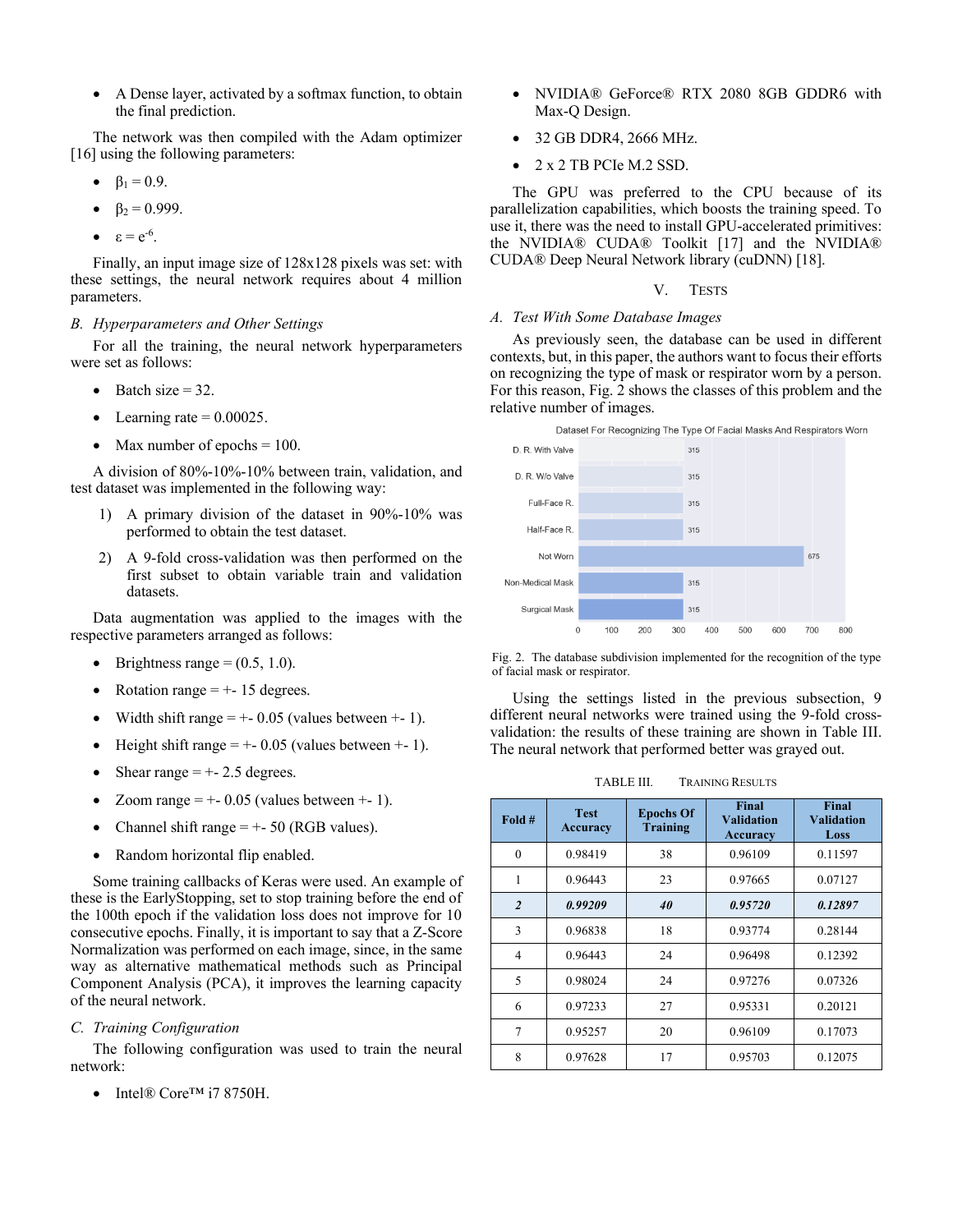

Fig. 3. Training and validation accuracy and loss achieved by the neural network trained using Fold 2 as validation dataset.

In general, all the trained neural networks obtained good results. Fig. 3 shows the evolution of the accuracy and loss during the training and validation phases of the best-performing network, obtained using Fold 2 as validation dataset. It achieved over 60% training accuracy and 80% validation accuracy only in the first epoch: in the following ones, this value has rapidly improved, reaching a stalemate in a short time.

In Fig. 4 it is possible to see the confusion matrix calculated on the test dataset. Only two mistakes were made: a Disposable Respirator Without Valve was mistaken for one With Valve and a Half-Face Respirator was mistaken for a Full-Face one. It



Fig. 4. Confusion matrix calculated on the test dataset of the neural network trained using Fold 2 as validation dataset.

should be noted that these details are very subtle: the first case was shown in Fig. 1. For what regards the second case, if a person is wearing a Half-Face Respirator alongside an eye protection, it could be very difficult to recognize, even for a human, whether it is a Half-Face Respirator or a Full-Face one: this problem was also encountered when classifying some database images.

## *B. Test With Other Images*

After the good results obtained with the database test images, it was decided to test the system with other images. After providing five volunteers with the necessary equipment, they were asked to take a picture of themselves wearing all types of masks and respirators supported by the database; an example of these images can be seen in Fig. 1. The test results are illustrated in the confusion matrix shown in Fig. 5 and demonstrate the good solidity of the trained neural networks.



Fig. 5. Confusion matrix calculated on the dataset composed of the other images with the neural network trained using Fold 2 as validation dataset.

# VI. CONCLUSION

With this work, the authors hope to have created a useful database at the complete disposition of the scientific community, which can be used to create such systems. The results are encouraging, but the FMR-DB can be further improved. One possibility is to increase the database size by adding new images: in this way, it will be possible to create more robust automatic recognition systems than those achievable with the current version of the database. Furthermore, it is also possible to test other neural networks and parameters in order to improve the results obtained.

#### ACKNOWLEDGMENT

The authors wish to thank Dr. Sandra Urpis for her help in building the database.